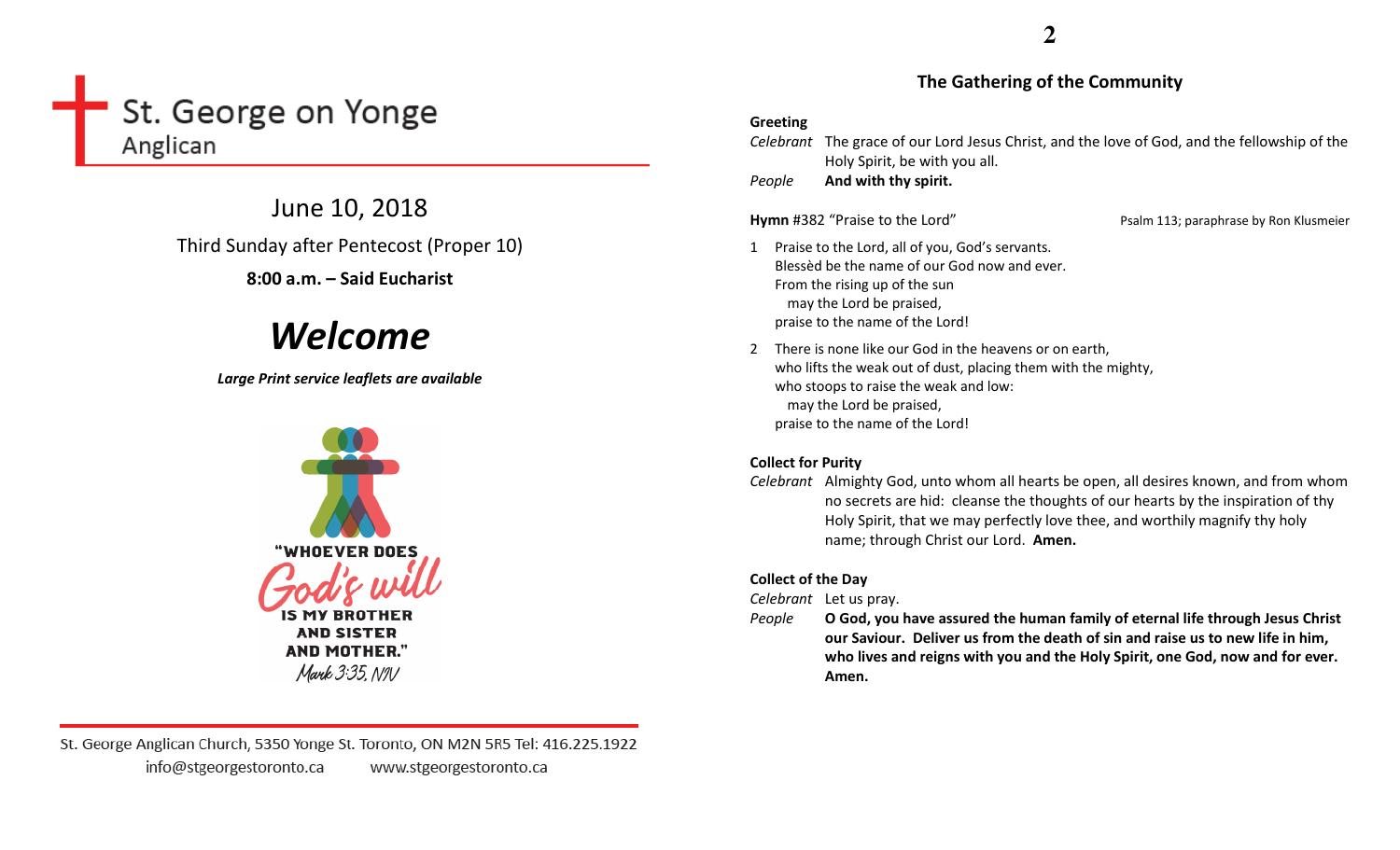#### The Proclamation of the Word

First Reading: **I Samuel 8:4–20** Reader A reading from the First Book of Samuel.

 $4$ Then all the elders of Israel gathered together and came to Samuel at Ramah,  $5$  and said to him, "You are old and your sons do not follow in your ways; appoint for us, then, a king to govern us, like other nations." <sup>6</sup> But the thing displeased Samuel when they said, "Give us a king to govern us." Samuel prayed to the Lord,  $\frac{7}{1}$  and the Lord said to Samuel, "Listen to the voice of the people in all that they say to you; for they have not rejected you, but they have rejected me from being king over them.  $^{8}$  Just as they have done to me, from the day I brought them up out of Egypt to this day, forsaking me and serving other gods, so also they are doing to you. <sup>9</sup> Now then, listen to their voice; only—you shall solemnly warn them, and show them the ways of the king who shall reign over them."

 $^{10}$  So Samuel reported all the words of the Lord to the people who were asking him for a king.  $11$  He said, "These will be the ways of the king who will reign over you: he will take your sons and appoint them to his chariots and to be his horsemen, and to run before his chariots;  $^{12}$  and he will appoint for himself commanders of thousands and commanders of fifties, and some to plough his ground and to reap his harvest, and to make his implements of war and the equipment of his chariots.  $13$  He will take your daughters to be perfumers and cooks and bakers.  $14$  He will take the best of your fields and vineyards and olive orchards and give them to his courtiers.  $15$  He will take one-tenth of your grain and of your vineyards and give it to his officers and his courtiers.  $16$  He will take your male and female slaves, and the best of your cattle and donkeys, and put them to his work.  $17$  He will take one-tenth of your flocks, and you shall be his slaves. <sup>18</sup> And in that day you will cry out because of your king, whom you have chosen for yourselves; but the Lord will not answer you in that day."

 $19$  But the people refused to listen to the voice of Samuel; they said, "No! but we are determined to have a king over us,  $^{20}$  so that we also may be like other nations, and that our king may govern us and go out before us and fight our battles."

Reader The Word of the Lord. PeopleThanks be to God.

#### Psalm 138

1 I will give thanks to you, O Lord, with my whole heart; before the gods I will sing your praise.

- 2 I will bow down toward your holy temple and praise your name, because of your love and faithfulness;
- 3 For you have glorified your name and your word above all things.
- 4 When I called, you answered me; you increased my strength within me.
- 5 All the kings of the earth will praise you, O Lord, when they have heard the words of your mouth.
- 6 They will sing of the ways of the Lord, that great is the glory of the Lord.
- 7 Though the Lord be high, he cares for the lowly; he perceives the haughty from afar.
- 8 Though I walk in the midst of trouble, you keep me safe; you stretch forth your hand against the fury of my enemies; your right hand shall save me.
- 9 The Lord will make good his purpose for me; O Lord, your love endures for ever; do not abandon the works of your hands.

God of creation and fulfilment, help us to seek and discover your purposes, that we may become willing instruments of your grace, and that all the world may come to love and praise your name, in the kingdom of your Son Jesus Christ our Lord. Amen.

Second Reading: The Corinthians 4:13-5:1

Reader A reading from the Second Letter of Paul to the Corinthians.

 $13$  But just as we have the same spirit of faith that is in accordance with scripture—"I believed, and so I spoke"—we also believe, and so we speak,  $14$  because we know that the one who raised the Lord Jesus will raise us also with Jesus, and will bring us with you into his presence.  $15$  Yes, everything is for your sake, so that grace, as it extends to more and more people, may increase thanksgiving, to the glory of God.

 $^{16}$  So we do not lose heart. Even though our outer nature is wasting away, our inner nature is being renewed day by day.  $17$  For this slight momentary affliction is preparing us for an eternal weight of glory beyond all measure,  $18$  because we look not at what can be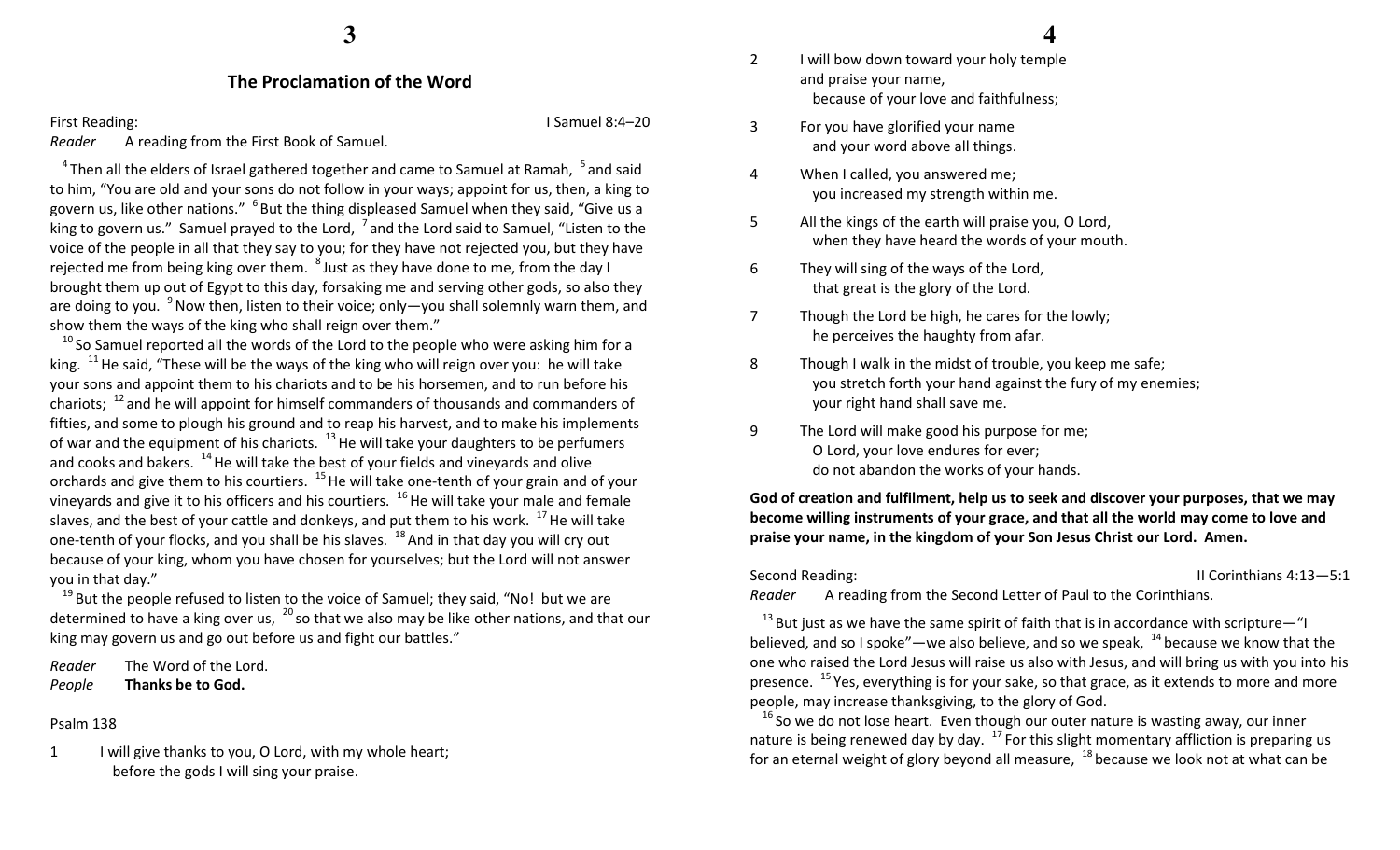seen but at what cannot be seen; for what can be seen is temporary, but what cannot be seen is eternal.

 $1$  For we know that if the earthly tent we live in is destroyed, we have a building from God, a house not made with hands, eternal in the heavens.

Reader The Word of the Lord.

PeopleThanks be to God.

Holy Gospel: Mark 3:20–35

Celebrant The Lord be with you.

#### PeopleAnd with thy spirit.

Celebrant The Holy Gospel of our Lord Jesus Christ according to Mark.

PeopleGlory be to thee, O Lord.

 $20$ ... and the crowd came together again, so that they could not even eat.  $21$  When [Jesus'] family heard it, they went out to restrain him, for people were saying, "He has gone out of his mind."  $^{22}$  And the scribes who came down from Jerusalem said, "He has Beelzebul, and by the ruler of the demons he casts out demons."  $^{23}$  And he called them to him, and spoke to them in parables, "How can Satan cast out Satan?  $24$  If a kingdom is divided against itself, that kingdom cannot stand.  $^{25}$  And if a house is divided against itself, that house will not be able to stand.  $^{26}$  And if Satan has risen up against himself and is divided, he cannot stand, but his end has come.  $^{27}$  But no one can enter a strong man's house and plunder his property without first tying up the strong man; then indeed the house can be plundered.

 $^{28}$  "Truly I tell you, people will be forgiven for their sins and whatever blasphemies they utter;  $^{29}$  but whoever blasphemes against the Holy Spirit can never have forgiveness, but is guilty of an eternal sin" $-$ <sup>30</sup> for they had said, "He has an unclean spirit."

 $31$ Then his mother and his brothers came; and standing outside, they sent to him and called him.  $32$  A crowd was sitting around him; and they said to him, "Your mother and your brothers and sisters are outside, asking for you."  $33$  And he replied, "Who are my mother and my brothers?"  $34$  And looking at those who sat around him, he said, "Here are my mother and my brothers!  $35$  Whoever does the will of God is my brother and sister and mother."

Celebrant The Gospel of Christ. PeoplePraise be to thee, O Christ.

Sermon

A time for silent reflection is kept.

## **6**

The Nicene Creed I believe in one God, the Father almighty, maker of heaven and earth, and of

## People

And in one Lord Jesus Christ, the only-begotten Son of God, begotten of the Father before all worlds, God, of God; Light, of Light; very God, of very God; begotten, not made; being of one substance with the Father; through whom all things were made: who for us and for our salvation came down from heaven, and was incarnate by the Holy Ghost of the Virgin Mary, and was made man, and was crucified also for us under Pontius Pilate. He suffered and was buried, and the third day he rose again according to the scriptures, and ascended into heaven, and sitteth on the right hand of the Father. And he shall come again with glory to judge both the quick and the dead: whose kingdom shall have no end.

And I believe in the Holy Ghost, the Lord, the giver of life, who proceedeth from the Father and the Son, who with the Father and the Son together is worshipped and glorified, who spake by the prophets. And I believe one, holy, catholic, and apostolic Church. I acknowledge one baptism for the remission of sins. And I look for the resurrection of the dead, and the life of the world to come. Amen.

The Prayers of the People

#### Confession and Absolution

Celebrant Let us humbly confess our sins to almighty God.

all things visible and invisible;

Silence is kept.

- People Almighty God, Father of our Lord Jesus Christ, Maker of all things and judge of all people: We acknowledge and confess our manifold sins and wickedness, Which we from time to time most grievously have committed, By thought, word and deed, Against thy divine majesty. We do earnestly repent, and are heartily sorry for these our misdoings. Have mercy upon us, most merciful Father; For thy Son our Lord Jesus Christ's sake, Forgive us all that is past; And grant that we may ever hereafter Serve and please thee In newness of life, To the honour and glory of thy name; Through Jesus Christ our Lord. Amen.
- Celebrant Almighty God, our heavenly Father, who of his great mercy hath promised forgiveness of sins to all them that with hearty repentance and true faith turn unto him: have mercy upon you; pardon and deliver you from all your sins; confirm and strengthen you in all goodness; and bring you to everlasting life; through Jesus Christ our Lord. Amen.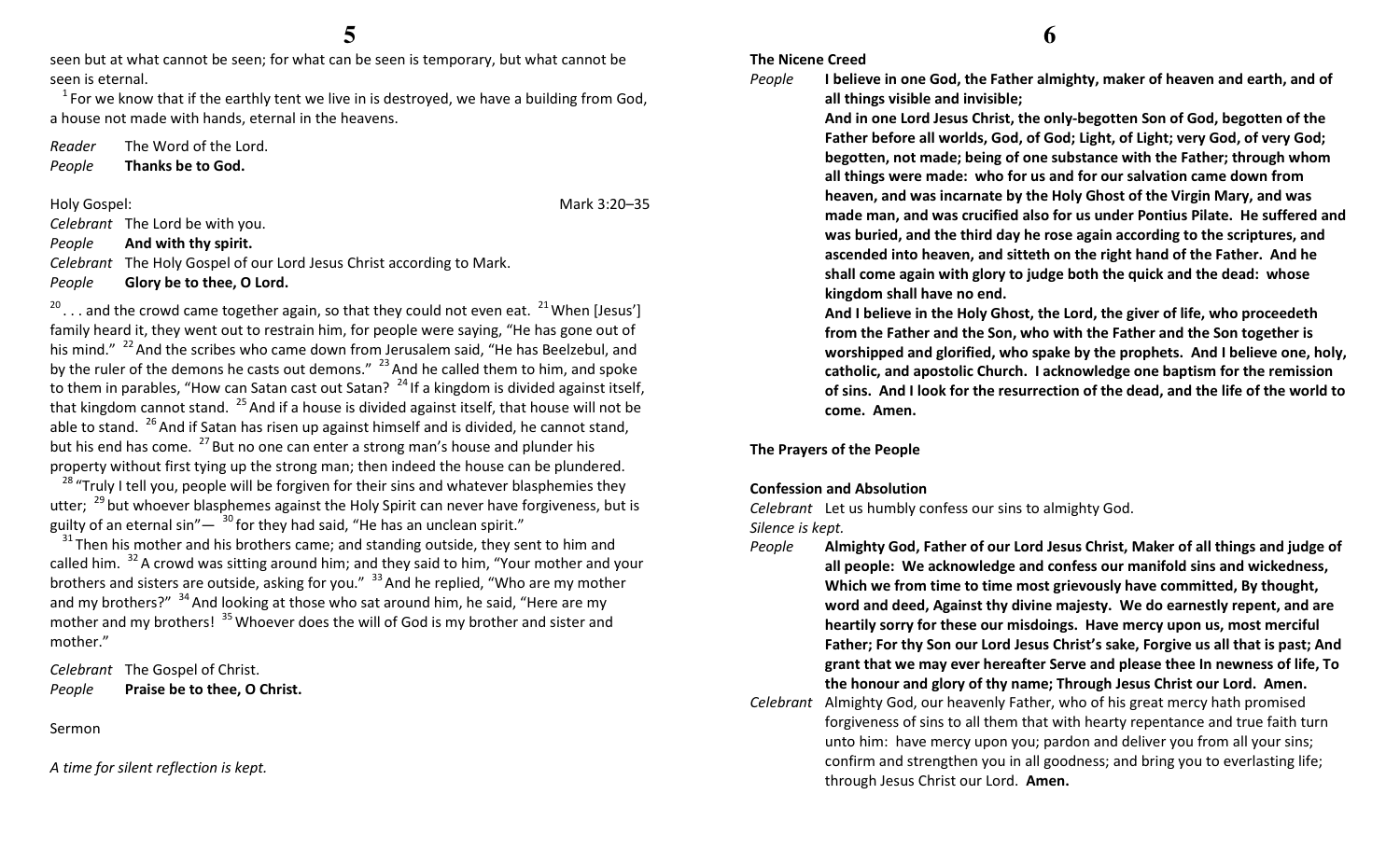#### The Peace

Celebrant The peace of the Lord be always with you. PeopleAnd with thy spirit.

#### The Celebration of the Eucharist

#### The Prayer over the Gifts

Celebrant Let us pray.

People Merciful God and Father, in Adam's fall we were born to death; in the new Adam we are reborn to life. In all we offer you this day may we share a taste of your eternal kingdom. We ask this in the name of Jesus Christ the Lord. Amen.

#### The Great Thanksgiving

#### Eucharistic Prayer A

Proper Preface Lord's Day 2

Celebrant The Lord be with you.

PeopleAnd with thy spirit.

Celebrant Lift up your hearts.

- PeopleWe lift them up unto the Lord.
- Celebrant Let us give thanks unto our Lord God.
- PeopleIt is meet and right so to do.
- Celebrant It is very meet, right, and our bounden duty, that we should at all times, and in all places, give thanks unto thee, O Lord, holy Father, almighty, everlasting God, creator and preserver of all things.

Through Jesus Christ our Lord; who on this first day of the week overcame death and the grave, and by his glorious resurrection opened to us the way of everlasting life.

Therefore with angels and archangels, and with all the company of heaven, we laud and magnify thy glorious name; evermore praising thee and saying:

People Holy, holy, holy, Lord God of Hosts, heaven and earth are full of thy glory. Glory be to thee, O Lord most high.

Blessed is he that cometh in the name of the Lord: Hosanna in the highest.

Celebrant Blessing and glory and thanksgiving be unto thee, almighty God, our heavenly Father, who of thy tender mercy didst give thine only Son Jesus Christ to take our nature upon him, and to suffer death upon the cross for our redemption; who made there, by his one oblation of himself once offered, a full, perfect, and sufficient sacrifice, oblation, and satisfaction, for the sins of the whole world; and did institute, and in his holy Gospel command us to continue, a perpetual memorial of that his precious death, until his coming again.

> Hear us, O merciful Father, we most humbly beseech thee; and grant that we receiving these thy creatures of bread and wine, according to thy Son our Saviour Jesus Christ's holy institution, in remembrance of his death and passion, may be partakers of his most blessed body and blood;

who, in the same night that he was betrayed, took bread; and, when he had given thanks, he brake it; and gave it to his disciples, saying, "Take, eat; this is my body which is given for you: Do this in remembrance of me."

Likewise after supper he took the cup; and when he had given thanks, he gave it to them, saying, "Drink ye all, of this; for this is my blood of the new covenant, which is shed for you and for many for the remission of sins: Do this, as oft as ye shall drink it, in remembrance of me."

Wherefore, O Father, Lord of heaven and earth, we thy humble servants, with all thy holy Church, remembering the precious death of thy beloved Son, his mighty resurrection, and glorious ascension, and looking for his coming again in glory, do make before thee, in this sacrament of the holy bread of eternal life and the cup of everlasting salvation, the memorial which he hath commanded:

#### People We praise thee, we bless thee, we thank thee, and we pray to thee, Lord our God.

Celebrant And we entirely desire thy fatherly goodness mercifully to accept this our sacrifice of praise and thanksgiving, most humbly beseeching thee to grant, that by the merits and death of thy Son Jesus Christ, and through faith in his blood, we and all thy whole Church may obtain remission of our sins, and all other benefits of his passion; And we pray that by the power of thy Holy Spirit, all we who are partakers of this holy communion may be fulfilled with thy grace and heavenly benediction; through Jesus Christ our Lord, by whom and with whom, in the unity of the Holy Spirit, all honour and glory be unto thee, O Father Almighty, world without end. Amen.